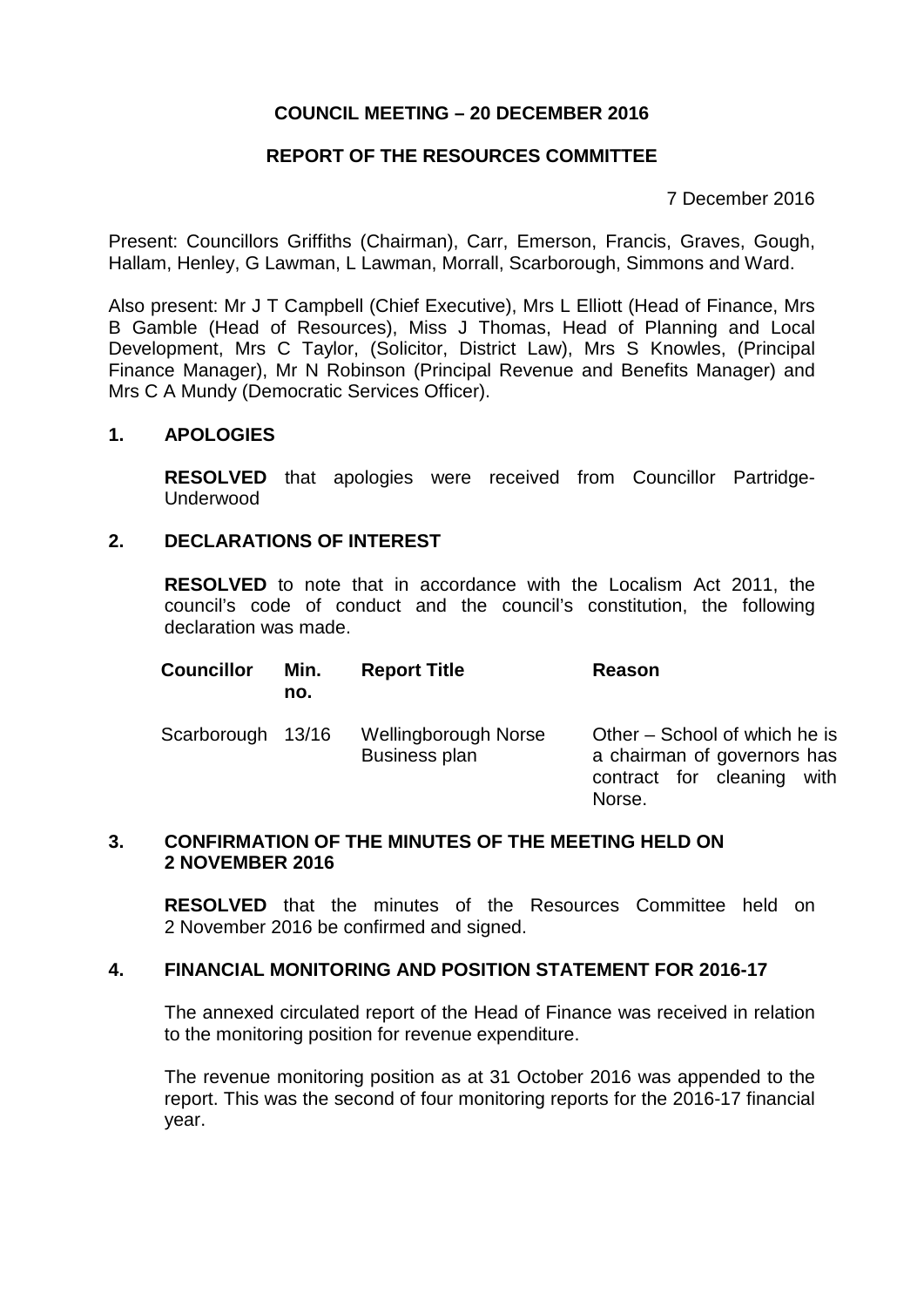The report detailed the revenue budget, which had been set in February 2016, at £9.936m, using £619k of general fund reserves and £44k of ear marked reserves to support the revenue spending. The monitoring of the revenue budget reports the variance to the use of reserves to show any under or over spending on the budget.

The current forecast indicated an overall increase in the budgeted level of reserves required of £45k, giving a revised use of general reserves of £664k.

The main contributing factors in the changes in the use of reserves included savings on business rates on empty properties, slippage of work on the local plan and establishment savings. These had partly been offset by a reduction in benefits subsidy as a result of homelessness cases taking longer to resolve. Investment income was less than anticipated due to a drop in interest rates. Further costs were also expected in relation to The Castle.

**RESOLVED** that the position on the revenue monitoring and the reasons for the variance be noted.

## **5. CAPITAL PROGRAMME MONITORING**

The annexed circulated report of the Head of Finance was received regarding the capital programme monitoring information to 31 October 2016.

The total revised capital budget for 2016-17 was £4.438m; subsequent movements in the budget in respect of re-profiling into 2017-18 were detailed in the report.

The capital outturn report to 31 October 2016 and the summary of capital resources were appended to the report.

A member asked if the vacancy for an external funding officer had been filled as he believed there was a considerable amount of external funding available for projects. Officers clarified that the job description was being reviewed and a recruitment exercise would take place.

Members questioned whether the forecasted spend of £3.3m would materialise. Officers clarified that this was the current estimate and that external factors could change this figure. Members stressed the importance of officers ensuring that capital spend was reviewed and amended in the financial year.

## **RESOLVED** that:

- (i) the projected outturn and anticipated variances as at 31 October 2016 and detailed in the report be noted;
- (ii) the external funding, as detailed in the report, be noted;
- (iii) approval be given to the scheme re-profiling of the capital programme, as detailed in the report.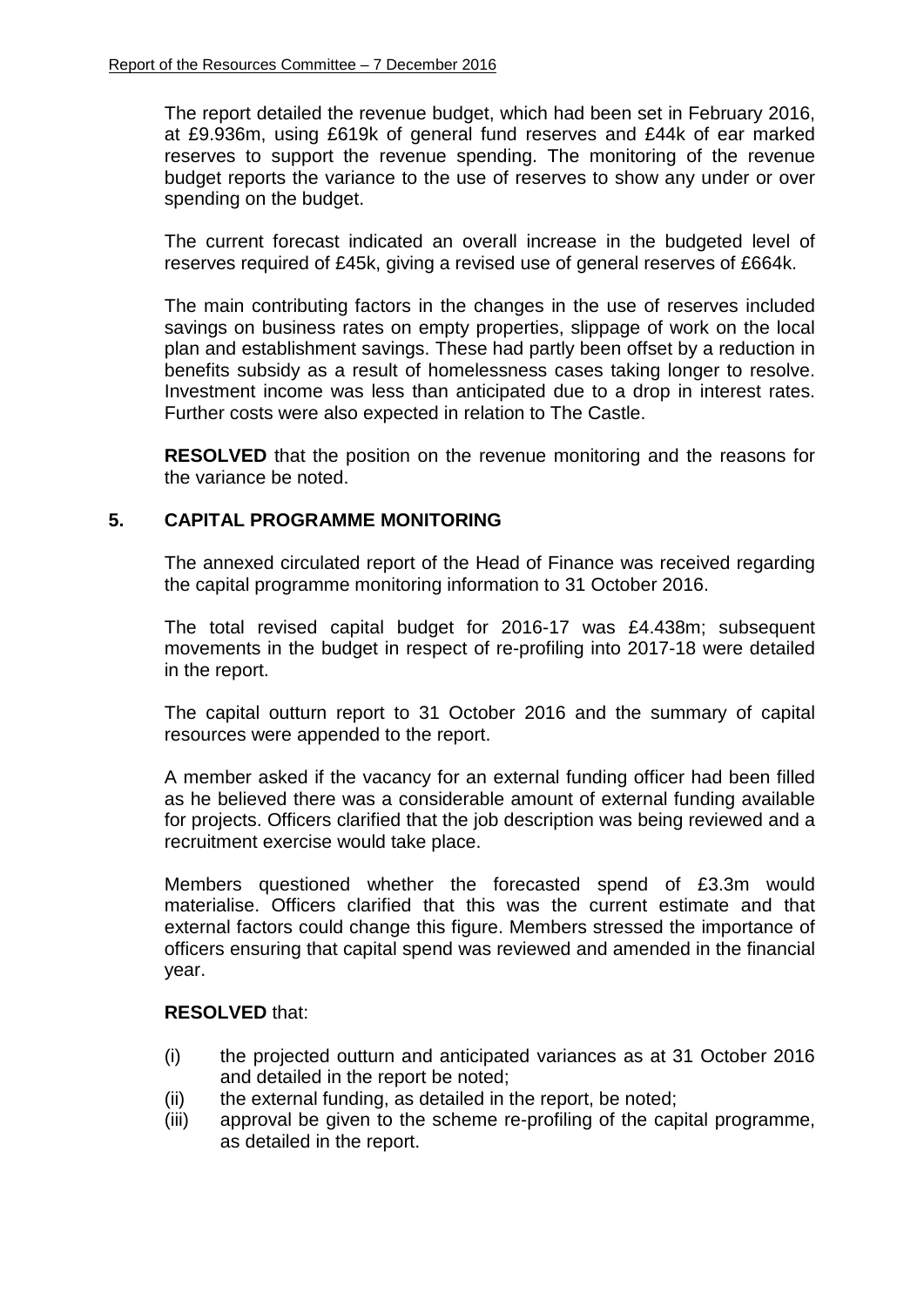# **6. DRAFT CAPITAL PROGRAMME 2017-18 TO 2021-22**

The annexed circulated report of the Head of Finance was received in relation to the capital financing available to the council for the medium term, together with a list of potential capital schemes.

The following were appended to the report:

- A list of proposed capital schemes for 2017-18;
- A list of capital schemes 2017-18 awaiting further information;
- Key capital projects in development.

The report made particular reference to the Disabled Facilities Grant (DFG); the capital community grants and key projects update; the unapplied capital grants and contributions; the capital receipts and reserves and the flexible use of capital receipts.

Members raised a number of issues regarding the proposed Community Capital Grants fund and whether the allocation of funding would be recommended by a working group. The Head of Finance confirmed that she was currently putting a process in place and confirmed that this would be considered by a member working group. Parish council and community group schemes would also be put to the member group for consideration.

Reference was made to appendix three and the key capital projects in development. Members were keen to support the development of the Tithe Barn building to ensure that it was used to its full potential. Members also suggested various other buildings or areas that could be included on the list.

The chairman informed members that this list had come about following a tour of the town he had undertaken with officers approximately a year ago as well as from a workshop evening where all members had the opportunity to put ideas forward; there were many more items on the list but officers had been asked to prioritise the schemes within the appendix first.

Members also considered and agreed that it would be useful to hold a member capital review meeting in the new year.

### **RESOLVED** that:

- (i) approval be given to the list of capital schemes, to progress to the next stage of prioritisation when resources are available;
- (ii) approval be given to officers re-profiling schemes in line with available resources, based on the funding schedules and scheme priorities;
- (iii) officers be asked to arrange a member capital review meeting.

# **7. CALCULATION OF THE COUNCIL TAX BASE 2017-18**

The annexed circulated report of the Head of Finance was received in relation to the council tax base for 2017-18.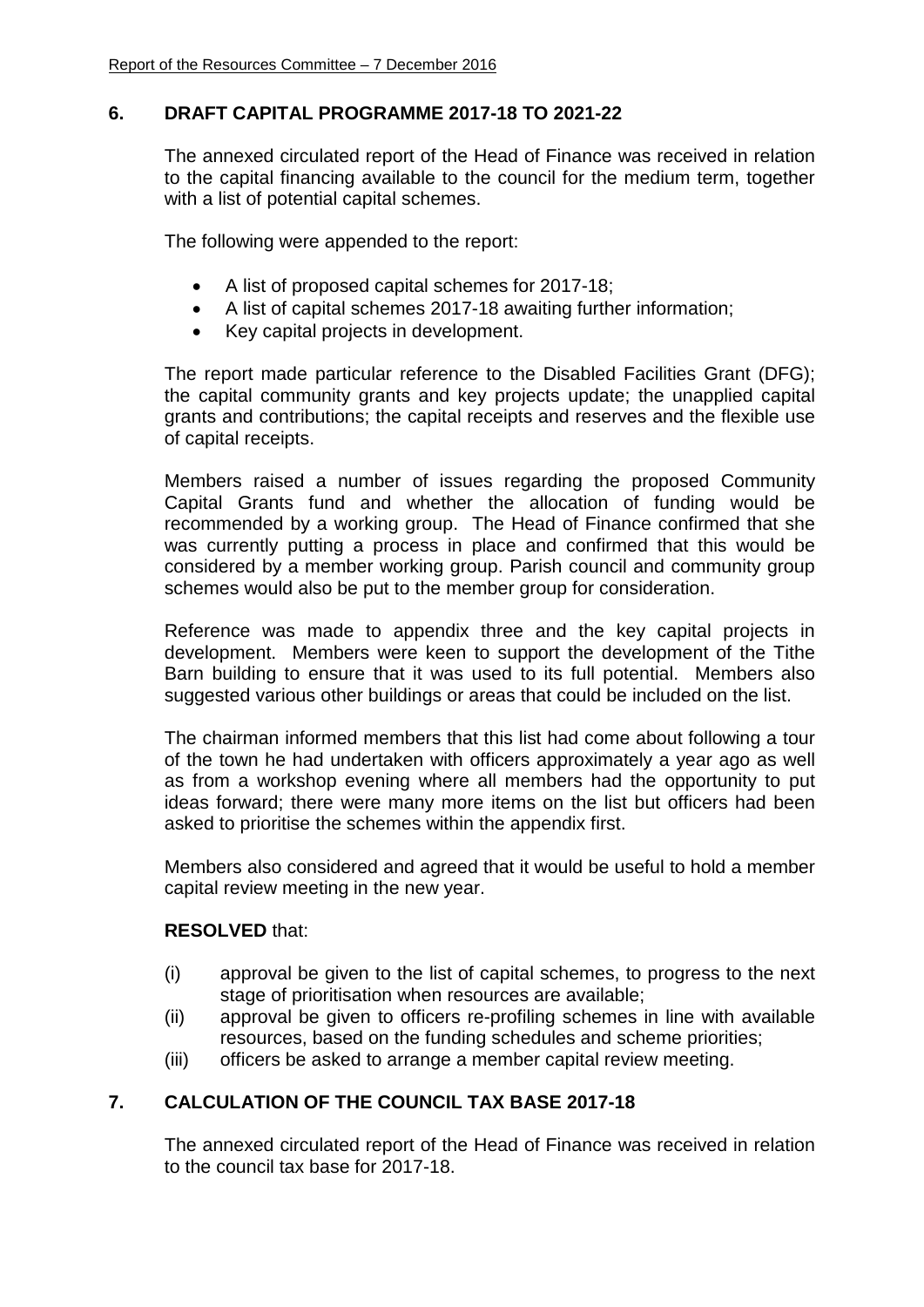The council tax tax base calculation for parish councils and Wellingborough town was appended to the report.

A member asked for clarity on the date when a property became chargeable. The Principal Revenue and Benefits Manager clarified that properties needed to be completed by August and then banded in the valuation list by mid-September in each year.

#### **RESOLVED** that:

- (i) the amount calculated by the Borough Council of Wellingborough as the council tax base for the year 2017-18 be £23,849 (band D equivalent);
- (ii) approval be given to the council tax bases for parish councils and Wellingborough town.

## **8. LOCAL COUNCIL TAX SUPPORT SCHEME**

The annexed circulated report of the Head of Finance was received in relation to the local council tax support scheme (CTS) for 2017-18 and subsequent years.

Following a report to the Resources Committee on 2 November 2016, and regardless of the scheme remaining unaltered, a public consultation had been undertaken; the results of the consultation were appended to the report and supported the recommendation.

**R1 RECOMMENDED** that no change be made to the Borough Council of Wellingborough's Local Council Tax Support scheme (CTS) for 2017-18.

#### **9. DRAFT REVENUE BUDGET 2017-18 AND THE MEDIUM TERM FINANCIAL PLAN PROJECTIONS**

The annexed circulated report of the Head of Finance was received in relation to the medium term financial plan projections for revenue spending and to present the detail of the 2017-18 draft revenue budget for consultation.

The medium term financial projections 2016-17 to 2020-21; the 2017-18 draft opening budget for consultation; the consultation methodology; and the draft fees and charges schedule were appended to the report.

The report presented the medium term financial outlook and underlying budget deficit which detailed the need to save around £664k in 2017-18, rising to £2.0m per annum by 2020-21. This amounted to £4.3m over the four years which potentially would need to be met from reserves if further savings options were not identified and delivered.

The anticipated level of general fund reserves for 2017-18 was £3.9m, with the minimum level of reserves allowed, as per policy, being set at £1.75m. If no further action was taken to address the underlying budget deficit, the council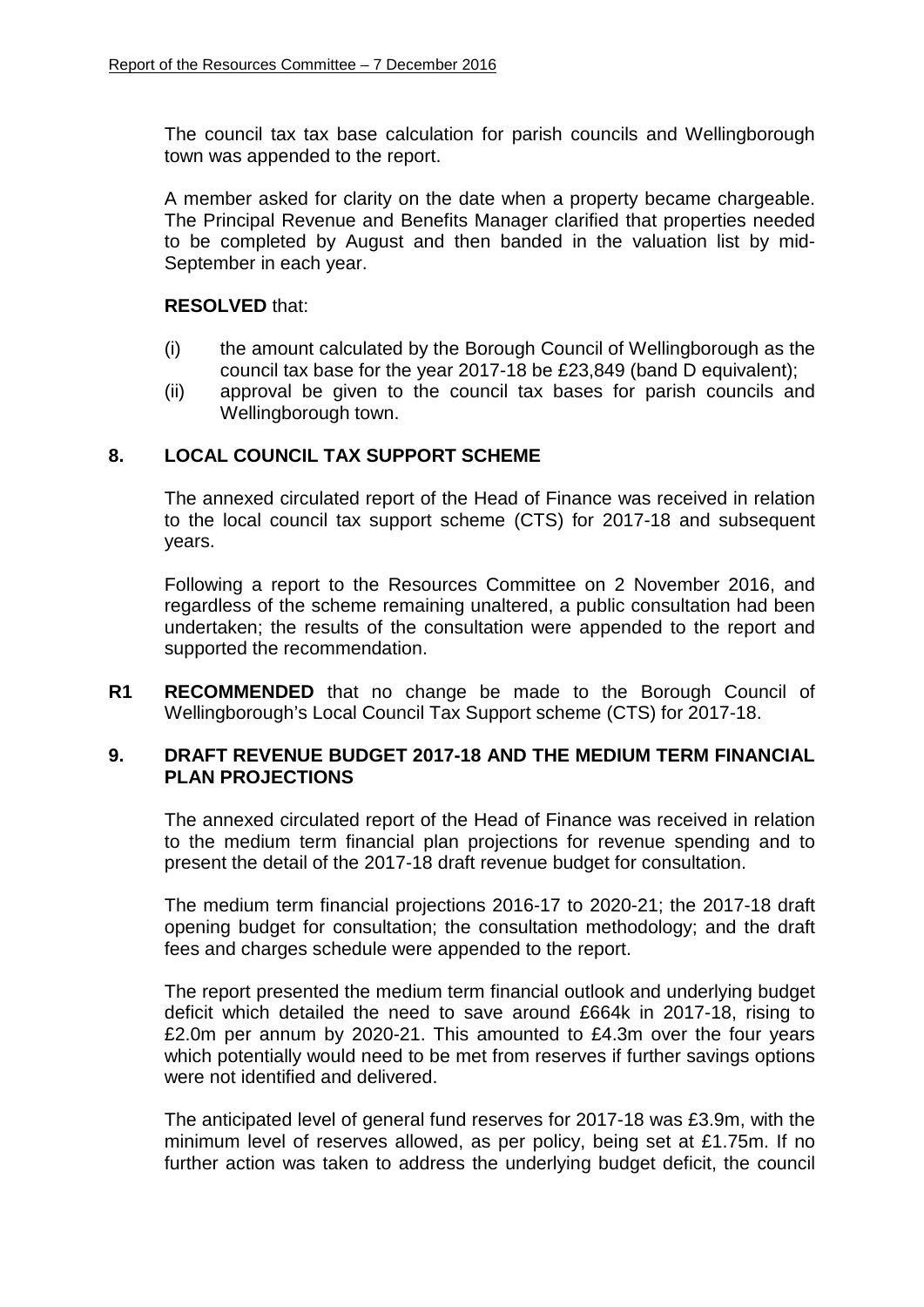would breach its minimum level of reserves in 2019-20 with there being insufficient funds in 2020-21 to balance the budget and provide services.

The report referred to the previous use of general fund reserves in 2012-13 to create a 'budget implementation reserve' and detailed how this had been utilised in 2013-14, 2014-15 and 2015-16. This reserve was now depleted and budget deficits needed to be met from general fund reserves.

Revenue reserves would need to be used to support the current levels of service delivery and quality and to allow for the continued identification, development, consultation and implementation of savings proposals.

There was a need to address the underlying budget deficit in the coming year, to allow for full development of proposals and the lead in time for implementation.

Choices and options for changes to service delivery and quality would need to be further developed and consulted upon to match spending levels to the funding available and reduce the pressure on revenue reserves. Robust decisions on service delivery and quality would need to be made to ensure a balanced and sustainable position over the medium term.

Reference was made to central government funding and four year settlement which were summarised in the report.

The report detailed the new homes bonus funding, from which the government intended to transfer at least £800m (nationally) to adult social care in 2017-18. This would have an impact, as currently 100% of the monies from the new homes bonus was used to support revenue spending. It was anticipated that £1.6m of funding would be lost.

With regard to council tax it was recommended by the Head of Finance/ Section 151 Officer, that for a band d property, a council tax increase of £5, for 2017-18, 2018-19 and 2019-20, and a band d increase of 1.99% for 2020-21 be agreed, this would keep the council tax below the potential referendum level and would benefit the council's finances by providing a cumulative increase, not only in 2017-18, but also in the medium term.

Reference was also made to the current retention of business rates and the future of the Business Rates Retention Scheme.

It was proposed that a full review of fees and charges would be undertaken in the new financial year but the proposed fees and charges were appended to the report.

The report also detailed the consultation process which was proposed to be carried out via a series of workshop meetings and briefing sessions, and was further detailed in appendix three to the report.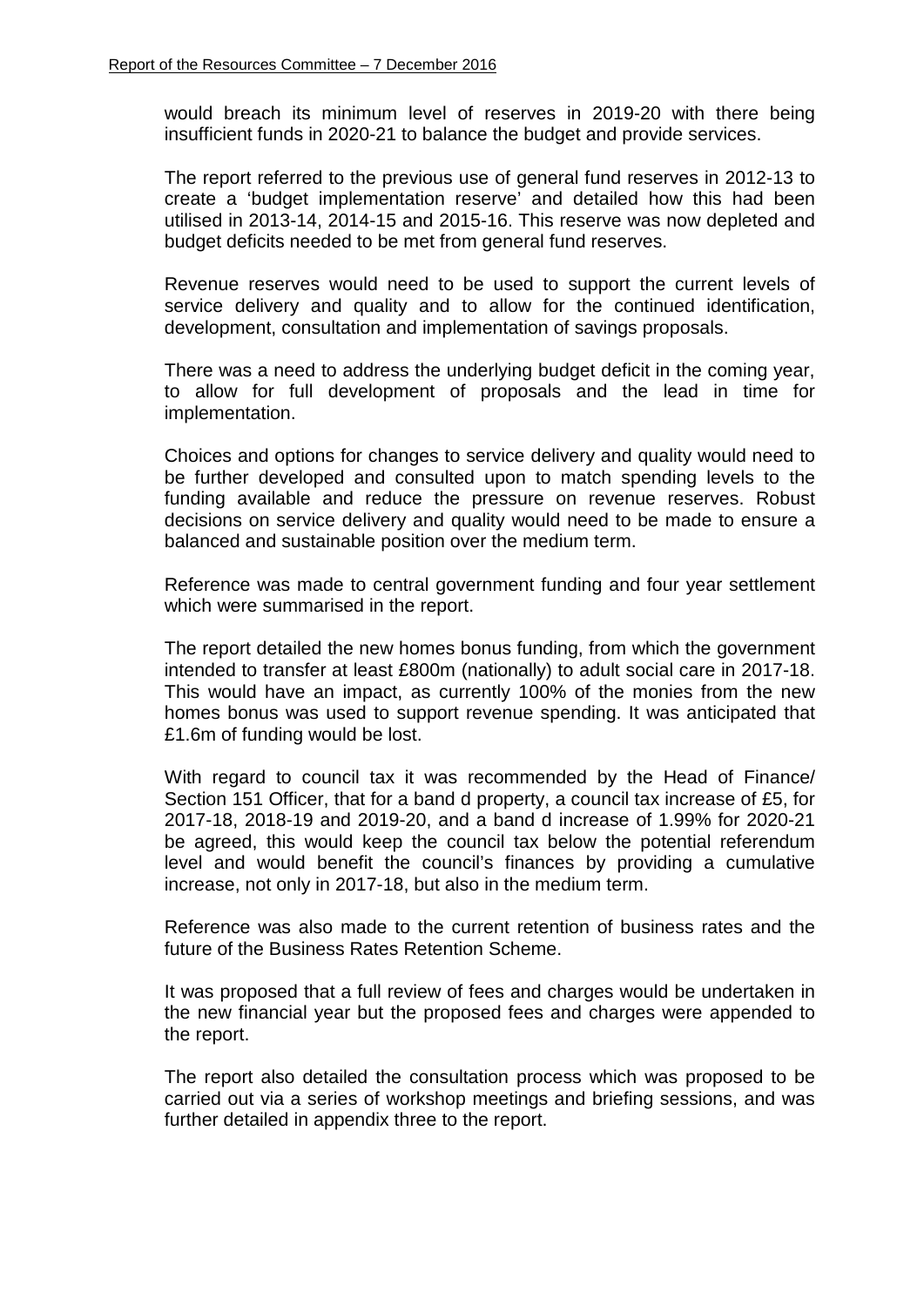**RESOLVED** that approval be given to:

- (i) the indicative level of council tax increase to be included in the budget assumptions as part of the consultation, after considering the S151 officer's advice at section 9 of the report;
- (ii) consultation taking place on the use of reserves to support the underlying revenue budget deficit over the short term to allow for more robust service delivery options to be developed and implemented;
- (iii) the proposed draft fees and charges schedule being included in the information for consultation;
- (iv) the draft 2016-17 revenue budget being consulted on;
- (v) the methods of consultation proposed in the report.

# **10. REDWELL LEISURE CENTRE**

The annexed circulated report of the Head of Finance and the Head of Resources was received in relation to Redwell Leisure Centre.

Redwell Leisure Centre (RLC) was currently managed by Places for People Leisure Ltd (PfP) on a contract basis. The contract had been extended and was due to expire on 31 March 2025 with reviews due to take place on the third and sixth years of the contract.

The council had agreed to provide capital funding to make improvements to the building and its equipment and had also changed the opening hours, closing it to casual use during the day. Places for People had let part of the centre for use as a nursery during the day, alongside other groups and clubs who had block bookings.

Wellingborough Norse provided the general grounds maintenance for the football pitches and outdoor areas. Services Committee on 21 March 2016 had made a decision, in principle, to install a 3G pitch, floodlights and tennis/netball courts at RLC and capital match funding of £300,000 had been recommended for approval to Resources Committee for the 3G pitch, floodlights and associated works.

The emerging local plan had identified the need for additional sport/leisure facilities in the borough by 2031 with the increase in development in the borough, although some schemes would be provided at Stanton Cross and Glenvale Park.

The report detailed the process that would now be undertaken in regard to the 3G pitch including the future management, relocation of the cricket square, and possible additional car parking requirements, which were further detailed in the report.

Reference was made to the tennis courts. There were two options, either to put in place a hard-wearing multi-surface area which could accommodate a range of sports or multi-sport courts at an estimated cost of £80,000, or to replace the current site with a car park to support the installation of the 3G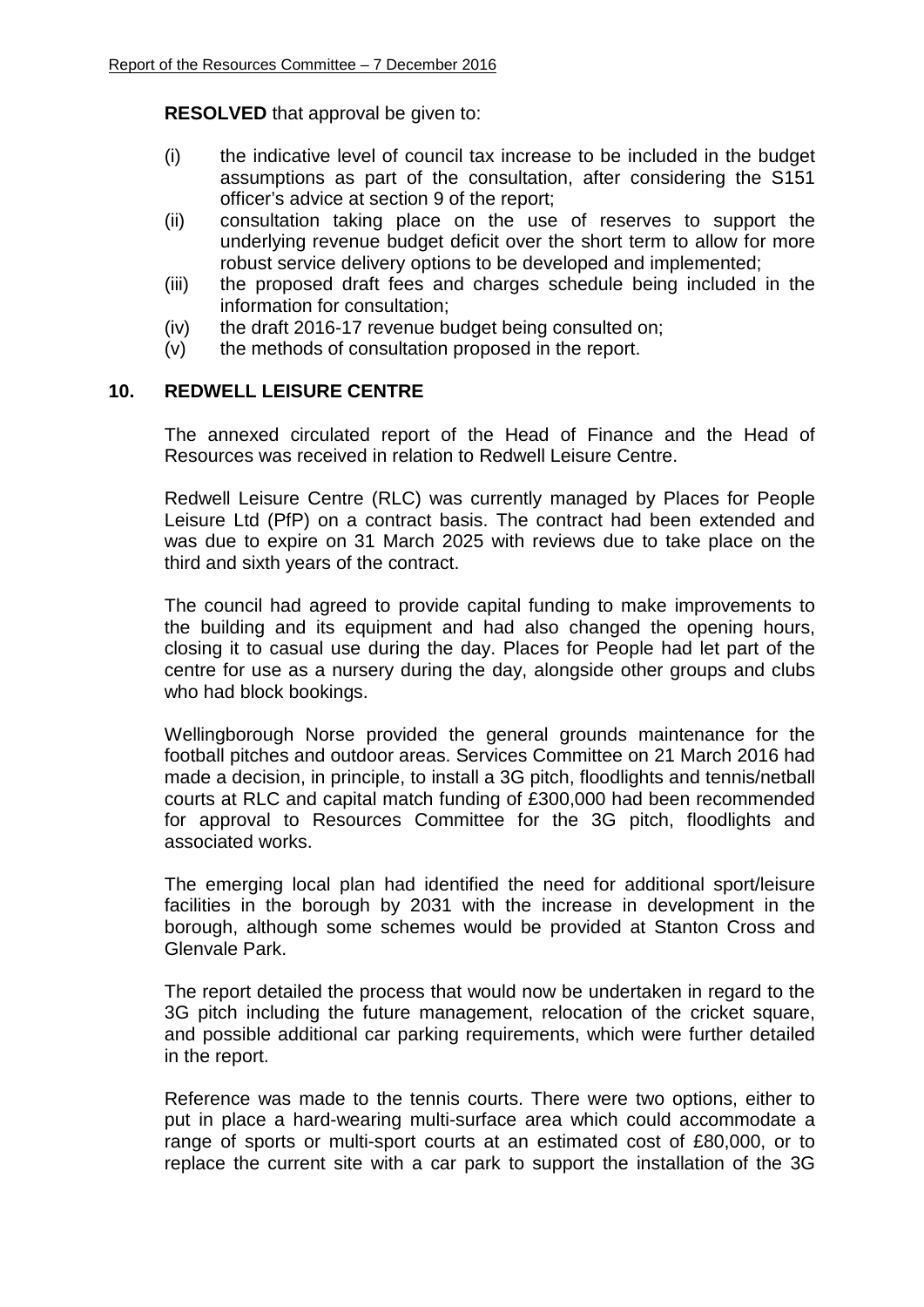pitch; the tennis courts would then need to be relocated. The report recommended the replacement of the tennis courts with a car park and relocation of the tennis courts as a multi-surface sports area.

Depending on the decision in relation to the tennis courts and the outcome of the 3G pitch investigation the cricket square and the tennis courts may need to be moved to another location. The report detailed some potential locations and it was suggested that options appraisals be carried out. Alternatively additional facilities could be considered at RLC; again feasibility studies would need to be carried out.

The contract with PfP would come to end on 31 March 2025 and tendering for the new contract would need to commence approximately eighteen months before the end of the current contract. There would be an opportunity for any new contractor to provide advice, consultation and project management for a redevelopment of the site – thus enabling the council to potentially fund a new facility with expert advice and funding. PfP had already stated its interest, should they win the contract, identifying the Redwell site as having more potential than the Waendel Centre in the long term.

With regard to repairs and maintenance a report would be presented to council in the near future regarding the monies required to maintain the council's operational buildings. Planned preventative maintenance surveys of all buildings had been carried out and an approximate cost of £1.2m over five years had been identified. It was expected that the cost of repairs and maintenance for RLC would be £50,000 plus costs for replacement equipment which PfP had provided an estimate in the region of £300,000 to refresh, remodel and refurbish the building. This would ensure that RLC was fit for purpose. Continuing issues with vandalism also needed to be addressed with improved CCTV.

Members raised concern over the removal and re-siting of the cricket square; as they considered that the proposed sites for relocation were unsuitable. They also felt that there may be scope and sufficient room for the 3G pitch and the cricket square to both be located at Redwell. Queries were also raised over the usage of the tennis courts which had been in disrepair following vandalism for some time. It was considered that there was good provision at Swanspool Gardens where there were well-maintained tennis courts. The ongoing issues with vandalism of the tennis courts were exacerbated by the damage to fencing, as access was gained from Waterworks Lane.

Concern was also expressed that the borough would have a 3G pitch but could end up with less sporting facilities with the loss of the tennis courts, netball courts and cricket square. Some members felt that more work needed to be undertaken with schools and other sporting facilities in regard to partnership working as school playing fields were frequently under-used.

With regard to additional car parking, members asked whether the current car park could be reconfigured to create additional spaces. Officers confirmed that this had been considered but that this would only create approximately 12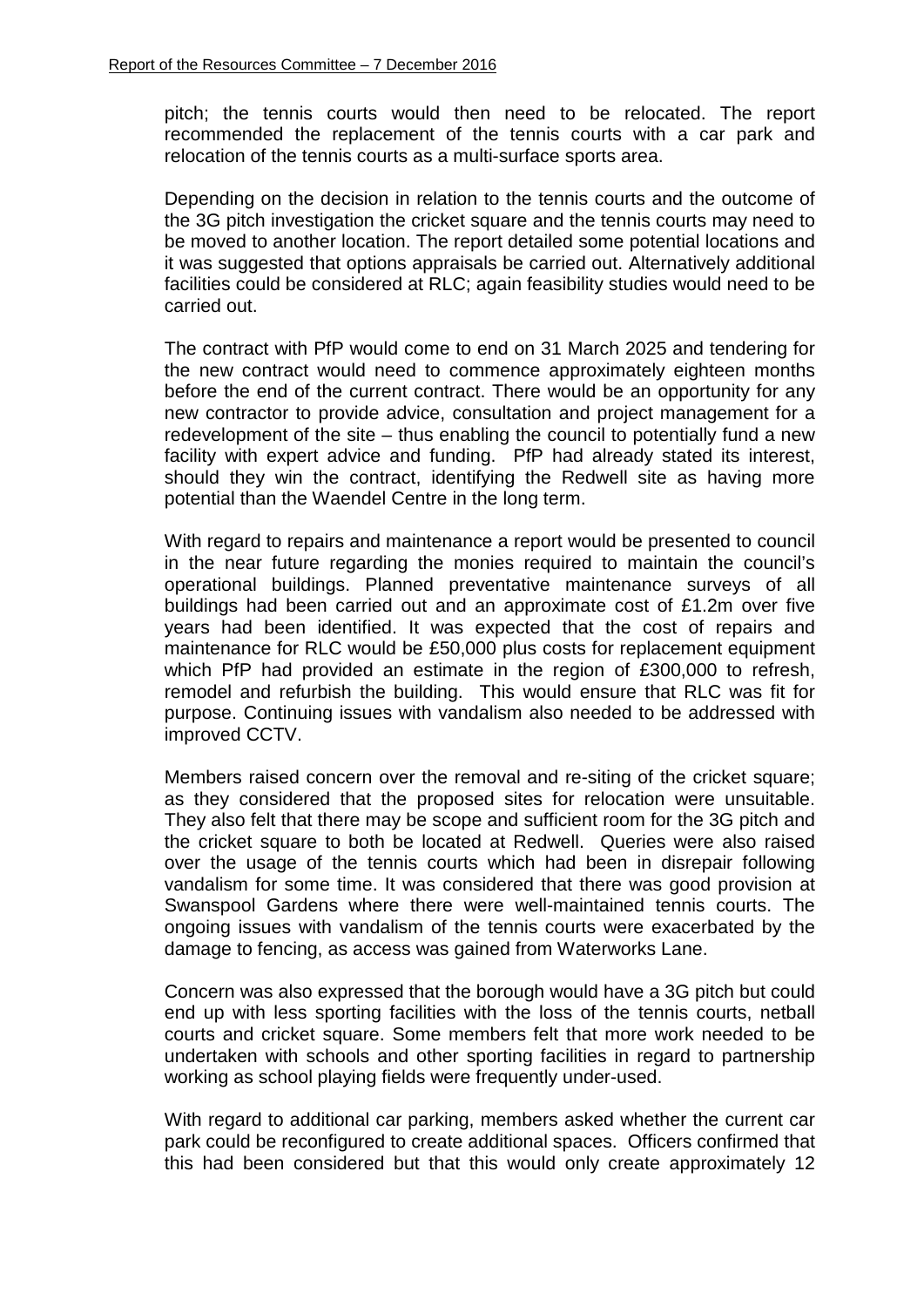additional spaces; as parking was already an issue this was considered to be insufficient. Members also queried the findings of the emerging local plan considering that the information contained in the report was excessive, particularly in relation to outdoor bowling greens and rugby pitches. There was an abundance of football pitches across the borough which were not fully used.

## **RESOLVED** that:

- (i) it be noted that, in due course, a report would be presented to committee in relation to the management of the 3G pitch;
- (ii) in the event that the 3G pitch goes ahead, approval be given to the tennis courts at Redwell Leisure Centre being used as a car park, subject to planning permission and capital funding;
- (iii) it be noted that the future of the leisure centre be reviewed approximately two years before the end of the existing contract;
- (iv) it be noted that a further report would be presented to committee on capital requirements to enable the leisure centre to continue functioning effectively until its future is determined;
- (v) it be noted that a further report be presented to committee on the relocation of existing sporting facilities or the development of further facilities at Redwell Leisure Centre.

(Councillors Francis, Henley and Scarborough voted against (ii) above and Councillor Emerson abstained from voting.)

# **11. WAENDEL LEISURE CENTRE REFURBISHMENT OF SWIMMING POOL**

The chairman informed the meeting that this item had been withdrawn from this agenda and would be presented to the council meeting on 20 December 2016.

**RESOLVED** that it be noted that this report had been withdrawn.

# **12. PROPERTY COMPANY**

The annexed circulated report of the Head of Resources was received in relation to the creation of a wholly owned property company designed to manage the council's investment property portfolio, including council-owned private rented residential accommodation.

Attached to the report was a confidential appendix in relation to the existing contract with Underwoods LLP.

The exempt appendix of the Head of Resources was received relating to the amendment of the existing contract by Underwoods LLP.

In 2012, Underwoods LLP, had been awarded the contract for the estate management of the council's investment portfolio. This was a five year contract with the possibility to extend for a further two years.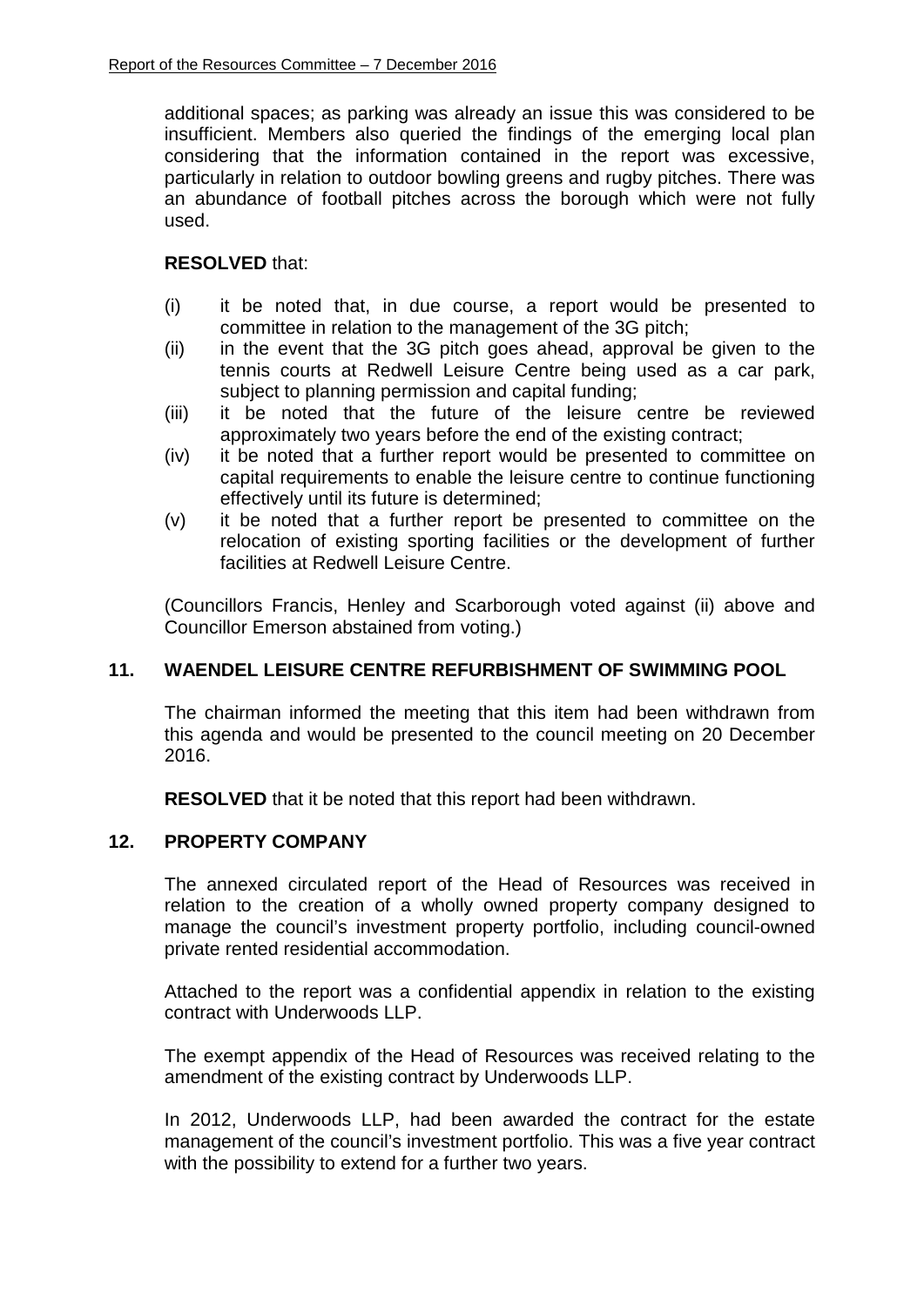Agreement, in principle, was given in September 2015 for the creation of a wholly owned property company to take responsibility for proposed private rented residential accommodation with the aim of attaining an increased revenue income from the surplus generated by the company.

CIPFA was currently carrying out a property asset management review to advise on the non-operational property owned by the council. A report in relation to this would be submitted to a future meeting of the committee.

The current contract with Underwoods LLP was due to expire in 2017 and members were asked to consider the creation of a property company to manage both the new private rented property schemes and all other existing council property.

The project to convert Croyland Hall and Abbey into 14 flats would start shortly and negotiations with Wellingborough Homes on the 'homes for land' schemes at Penrith Drive, Fulmar Lane and Milner Road were nearing completion. These would form part of the private rented residential property portfolio of the council.

As the property management contract was coming to end the report recommended the transfer of all the council's property management to one wholly owned company. The report also identified a number of requirements to enable a company to be set up, which could be onerous over a short space of time and could therefore benefit from an overlap between the creation of the company and the end of the property management contract.

Members discussed the proposed amendment to the existing contract by Underwoods LLP. Officers explained the proposals in more detail and members asked questions for the purpose of clarity. It was agreed that the terms detailed in appendix one were acceptable.

Members discussed the report and appendix in more detail in the confidential part of the meeting.

### **13. WELLINGBOROUGH NORSE BUSINESS PLAN 2017-22**

The annexed circulated report of the Head of Resources was received in relation to the business plan of Wellingborough Norse Ltd for the years 2017- 22.

Wellingborough Norse Ltd - a joint venture between the Borough Council of Wellingborough and Norse Commercial Services - is governed by contractual specifications via a liaison board and formal company board. As part of the contract an annual business plan must be agreed between the company and the council before the commencement of the financial year to which it relates. Appended to the report was the confidential five year business plan.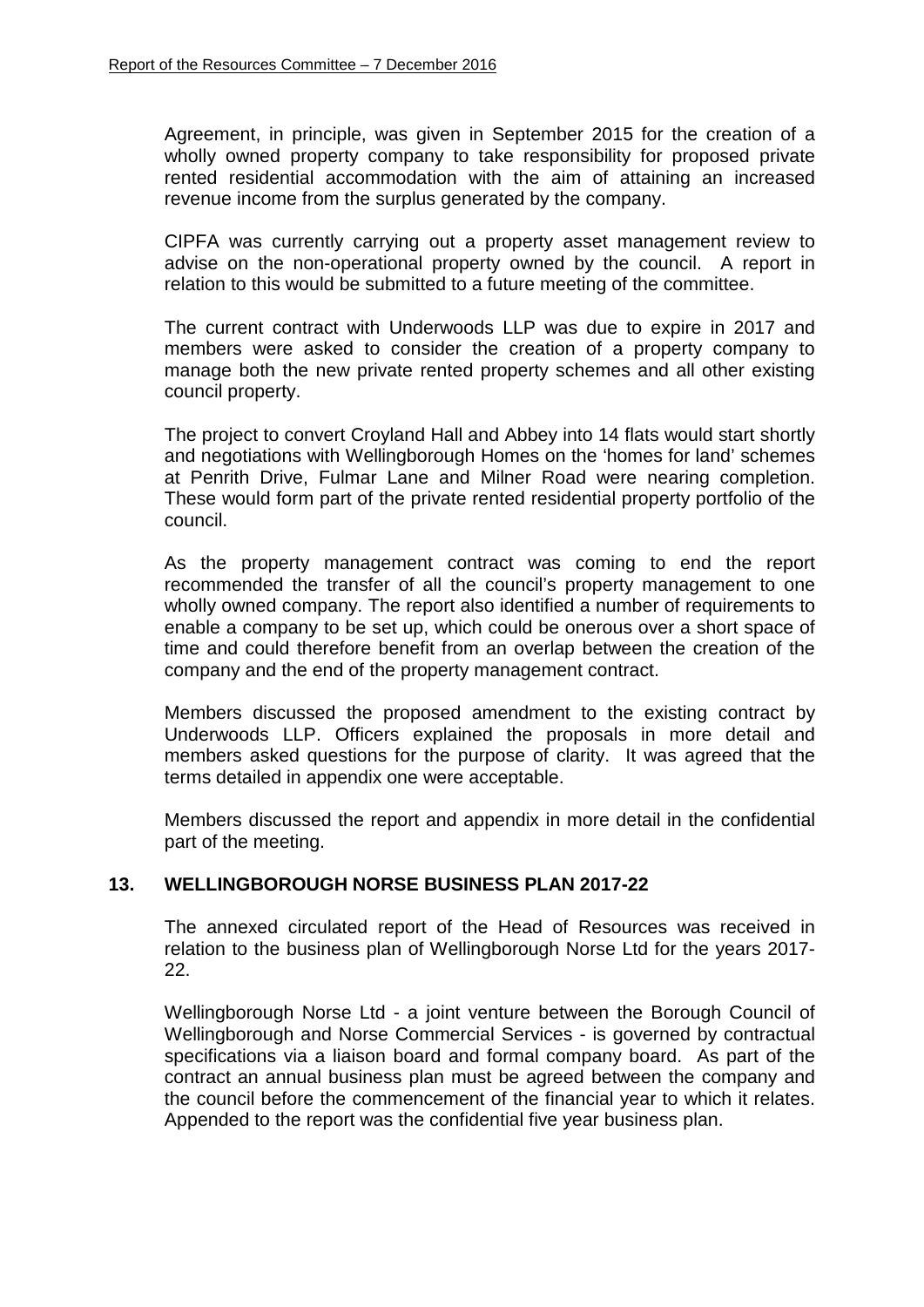Members discussed the report and business plan in the confidential part of the meeting.

## **14. EXCLUSION OF PRESS AND PUBLIC**

**RESOLVED** that the press and public be excluded from the meeting during consideration of the following items in accordance with Section 100A (4) to the Local Government Act 1972 on the grounds that they would involve the likely disclosure of exempt information of the descriptions shown in schedule 12A to the Act:

| Minute no. | Item                               | Paragraph of 12A                  |
|------------|------------------------------------|-----------------------------------|
| 15         | Property company appendix          | E <sub>3</sub> and E <sub>5</sub> |
| 16         | Wellingborough Norse business plan | E3 and E5                         |

## **15. PROPERTY COMPANY**

The exempt appendix of the Head of Resources was received relating to the amendment of the existing contract by Underwoods LLP.

Members discussed the detail of the existing contract with Underwoods LLP. Officers explained the proposals for the property company in more detail and members asked questions for the purpose of clarity. It was agreed that the extension to the contract would enable the creation of the property company.

**R2 RECOMMENDED** that approval be given to the creation of a wholly owned property company for the management of all council property.

### **16. WELLINGBOROUGH NORSE BUSINESS PLAN**

The exempt appendix to the Wellingborough Norse Business Plan was received in relation to the business plan for Wellingborough Norse Ltd for 2017-2022.

Mrs N Holden and Mr B Gallyot of Wellingborough Norse attended the meeting and responded to a number of detailed points raised by members.

Members discussed the business plan and raised queries in relation to health and safety and workplace accidents, fly-tipping, waste collection, cleaning contracts, grass cutting and the general services provided by Norse, to which the Commercial Director, Mrs Holden, responded.

The Chief Executive informed the committee of a meeting he had attended of the Northamptonshire Waste Partnership and the progress that was being made. More information would be available in the new year and this would be reported to members in due course.